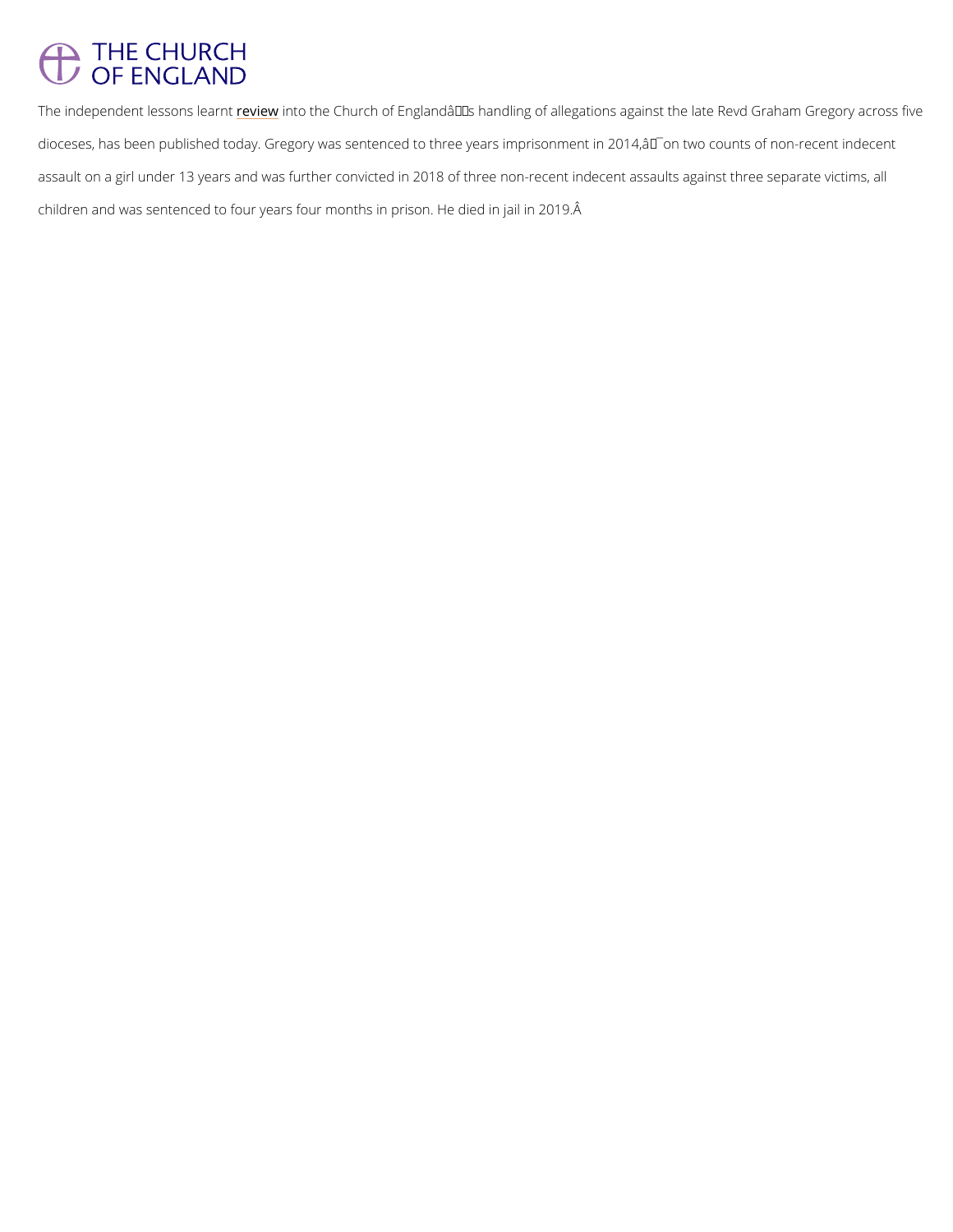The review was commissioned by the National Safeguarding Team and carried out by Ray Galloway, who previously led the Jimmy Savile Inquiry at Leeds General Infirmary and was part of the Church of Englandâll Bs Kendal House review team. The reviewerâll Ds work was informed by the five diocesan reviews in; Chichester, Sodor & Man, Southwark, Southwell & Nottingham and York (where he retired to).

Its purpose is to allow the Church to take steps to enhance and improve its response to allegations of abuse and, thereby, to ensure a safer environment for all. It also considers both good practice and failings in safeguarding practices in respect of Graham Gregory, and the appropriateness of responses by Church bodies to allegations and concerns raised across each diocese in which he held any post.

## Â

## **Statement from Ray Galloway**

The events recorded in this report demonstrate the scale of Graham Gregoryâll as betrayal of the trust placed in him, the impact of which has een profound and enduring. Accordingly I should like to pay tribute to his victims for their courage in sharing their experiences with the Review Team so allowing us to build our knowledge and understanding of Gregorya<sup>nd</sup>s history of abusive behaviour.

### Â

Arguably the gravest and most regrettable conclusion of the Review is that of missed opportunity and the harm done that may have been avoided. This was possible because, despite child victims and victimsâ DD parents repeatedly seeking support and protection from members of the clergy, including senior members, they were not listened to nor was action taken. This lack of action continued for almost 50 years. Indeed on at least one occasion an allegation was actively suppressed by a senior member of the clergy and Gregory merely moved to another diocese. That allegation contributed to Gregoryâlls conviction when it was reasserted some 25 years later.

## Â

Whilst for much of Gregorya<sup>ll</sup>s ministry safeguarding matters did not benefit from the profile and awareness that they do today, there was still a fundamental moral and professional duty to protect children. It is clear that this duty to the vulnerable was not met where and when most needed. Â This resulted in Gregory continuing, unchallenged, and further abuse being perpetrated.Â

Clear and multiple opportunities were missed by the Church to listen to victims, scrutinise Gregoryâll b behaviour and to take action to protect

those children and families involved. This would have stopped Gregoryâll abuse, brought him to justice sooner and shown a demonstrable

Robust and reliable evidence, gathered over more than 25 years, shows that Gregory was a determined and persistent abuser of children who actively sought out and created opportunities to harm his victims.

## Â

The children he abused included his own vicarâlles daughter, the daughter of a family relative and daughters of his congregants. The latter included one child whose parents were visually impaired and had trusted Gregory with the safety of their daughter when in his company. Â

commitment to the welfare of the vulnerable. It is vital that the Church acknowledges and accepts the findings of this Report and makes

meaningful and transparent arrangements to address these findings.

# Â

**Statement from lead safeguarding bishop Jonathan Gibbs**